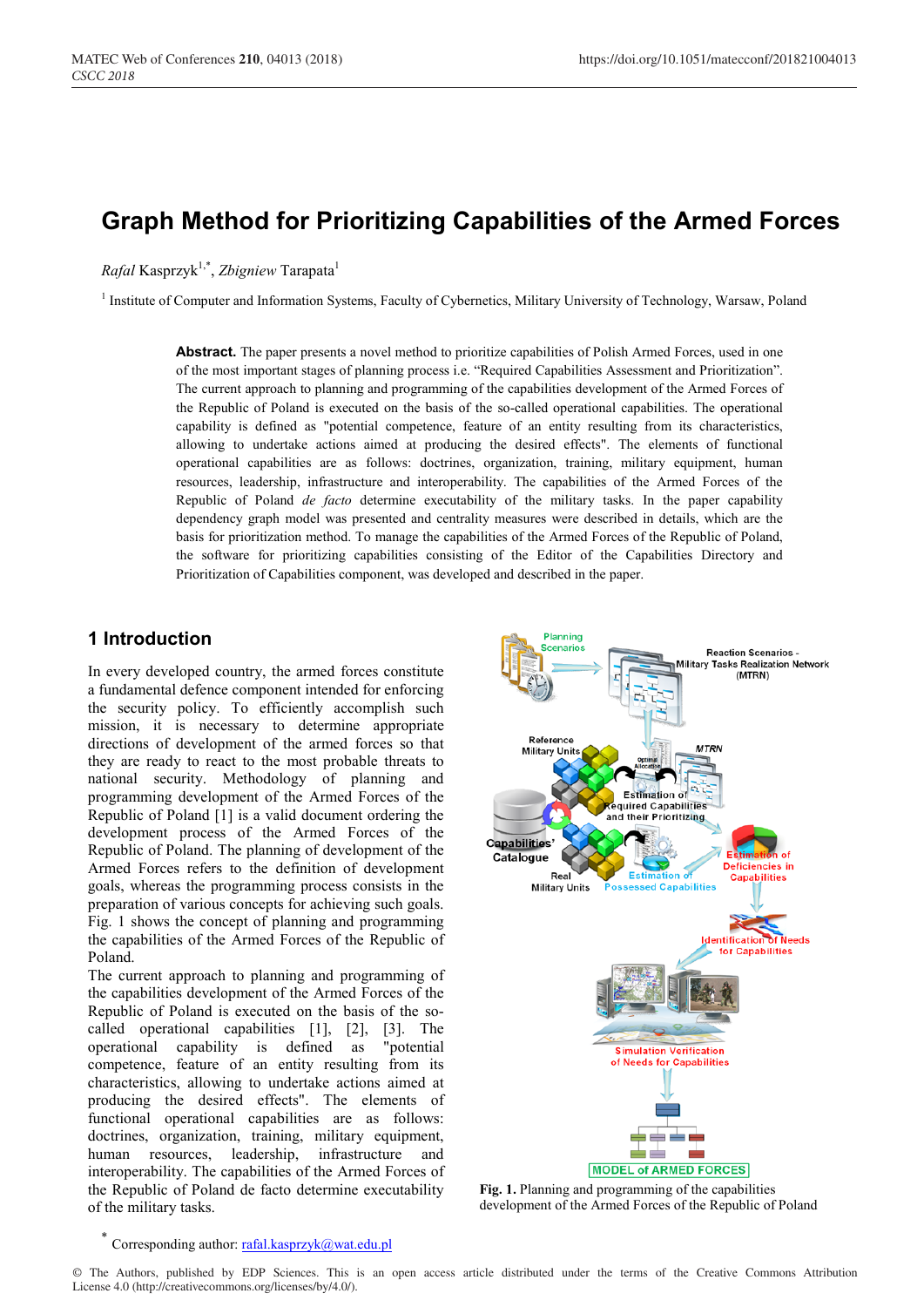The method for prioritizing capabilities of the Armed Forces was developed for the purpose of analytical support of the decision-makers, while they perform one of the key actions in the planning process, i.e. "Assessment of the required capabilities and their prioritization". The necessity to prioritize the capabilities results from limited, especially financial, resources, within the time horizon (usually 10 years) analysed as part of the capabilities development planning process.

# **2 Formal frameworks of the method for prioritizing capabilities**

The graph showing capability interdependencies between different capabilities, designed for the established Threat Reaction Scenario of the Armed Forces in case of a given risk, constitutes grounds for prioritizing capabilities. It is planned to use for that purpose the knowledge of experienced military experts, who shall be able to determine interdependencies between various capabilities. The capability dependency graph constitutes grounds for determining the so-called central capability, which facilitates quantitative approach to capabilities prioritization for a specific Threat Reaction Scenario of the Armed Forces.

# **2.1. Definitions and notations**

The capability dependency graph *CDG* is defined as an ordered two:

$$
CDG = \langle C, D \rangle \tag{1}
$$

where:

*C* - a set of graph *CDG* vertices, representing capabilities,

*D* - a set of graph *CDG* arcs (directed adges), representing interdependencies between capabilities,  $D \subset \{ \langle x, y \rangle : x, y \in C \}$ . The arc  $\langle x, y \rangle$  direction allows to make a distinction between the supporting capability – *x* and supported capability *y* for a given pair of  $\langle x, y \rangle$  capabilities (see Fig. 2).



**Fig. 2.** Graphical representation of capability dependency graph

#### **2.2. Measures for assessing centrality of vertices**

The developed method for prioritizing capabilities is based on the specialized algorithms for assessing centrality of vertices in graphs, used, among other things, to search for key indyvidual in social networks (e.g. *degree*, *radius*, *closeness*, *betweenness*) and to create rankings of websites (e.g. *PageRank*, *HITS*). The centrality measures allow to answer the question which vertice is the most important in the analyzed graph from the point of view of the adopted perspective [5], [6]. Therefore, the centrality measures are often called significance measures. In the subsequent part hereof, the methods for determining the value of a specific centrality measure of vertices (capabilities) for the capability dependency graph *CDG* are presented.

# 2.2.1 Normalized in-degree centrality,  $dc_i^N$

The significance of capabilities is proportional to the number of the supporting capabilities. The higher value of the measure, the more important the supported capability:

$$
dc_i^{IN} = \frac{k_i^{IN}}{|C|-1}
$$
 (2)

where:  $k_i^N$  - the in-degree of the *i*<sup>th</sup> vertice.

### 2.2.2 Normalized out-degree centrality,  $dc<sub>i</sub>^{OUT}$

The significance of capabilities is proportional to the number of the supported capabilities. The higher value of the measure, the more important the supporting capability:

$$
dc_i^{OUT} = \frac{k_i^{OUT}}{|C|-1}
$$
 (3)

where:  $k_i^{OUT}$  - the out-degree of the *i*<sup>th</sup> vertice.

#### *2.2.3 Normalized degree centrality, dci*

Sometimes, the overall significance of the capabilities, both supported and supporting, may be of interest to us; in such case, the number of capabilities, through which the capability is supported and which it supports, shall be estimated:

$$
dc_i = \frac{k_i^N + k_i^{OUT}}{2 \cdot (|C| - 1)}
$$
 (4)

#### *2.2.4 Radius centrality*,  $rc<sub>i</sub>$

According to this measure, the more important is the capability, the shortest is its distance (route length) to the furthest vertice (capability) on the graph. The measure is very useful to obtain the capability with the strongest support (usually indirect) for the most distant supported capability: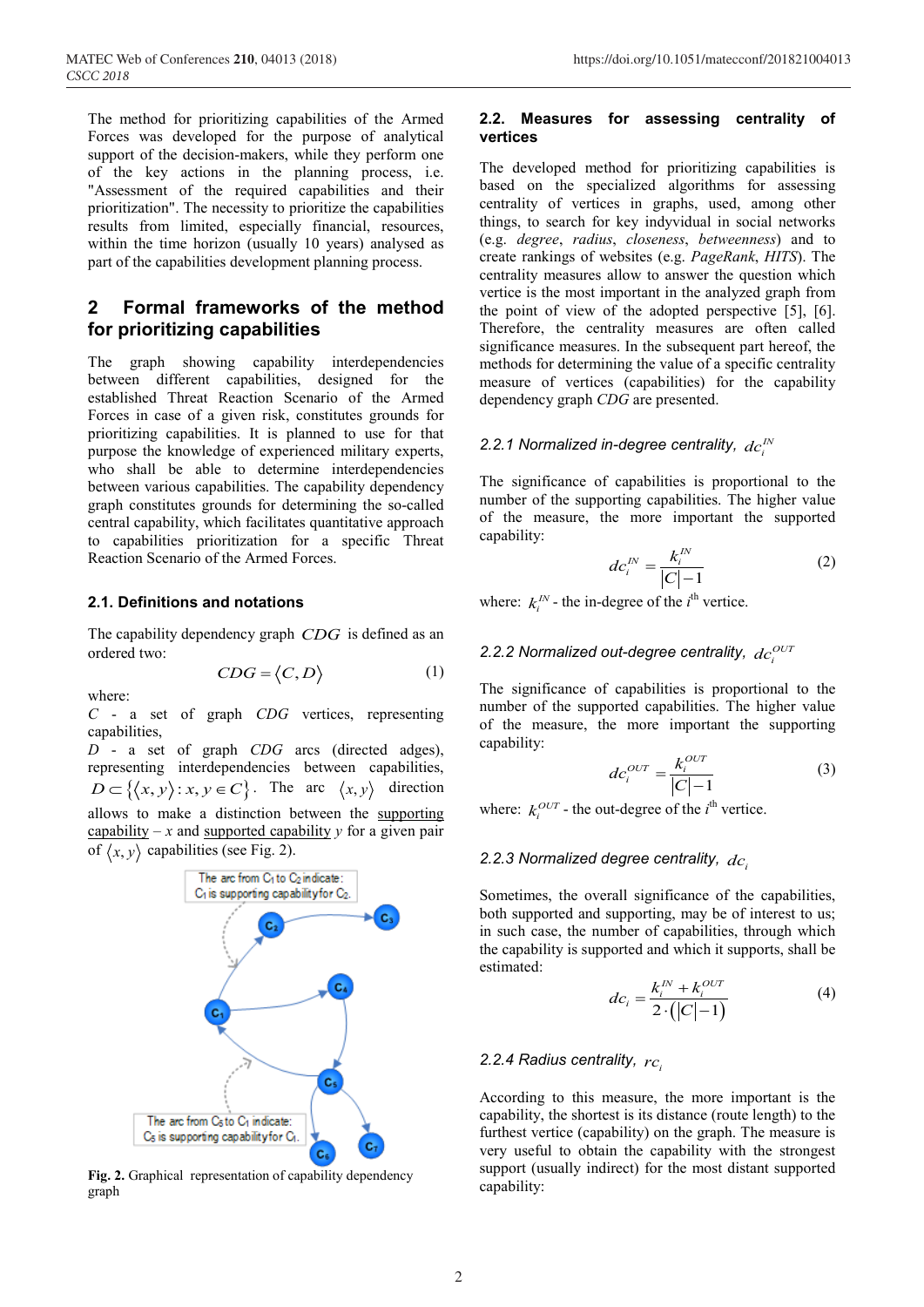$$
rc_i = \frac{1}{\max_{j \in C} d_{ij}} \tag{5}
$$

where:  $d_{ii}$  - the shortest route on the *CDG* graph from *i* to *j* vertices.

#### *2.2.5 Closeness centrality*, *cc.*

According to this measure, the more important is the capability, the smaller is the total distance of its routes to all graph vertices. The capability which provides the greatest support to all other capabilities is the most important supporting capability:

$$
cc_i = \frac{|C|-1}{\sum_{j \in C} d_{ij}} \tag{6}
$$

#### *2.2.6 Betweenness centrality, bci*

Another method for assessing the capability significance is the measure, whose value is proportional to the percentage of the number of the shortest routes between each pair of vertices crossing the analyzed vertice.

$$
bc_{i} = \frac{\sum_{l \in C} \sum_{k \neq l \in C} \frac{p_{l,i,k}}{p_{l,k}}}{(|C|-2)(|C|-1)}
$$
(7)

where:

 $p_{l,k}$  - the number of the shortest routes from vertice *l* to vertice *k*,

 $p_{l,i,k}$  - the number of the shortest routes from vertice *l* to vertice *k*, crossing vertice *i*.

#### *2.2.7 Prestige centrality, pci*

Even though the  $dc_i^N$  measure used to assess the significance of the supported capability, considers only the number of the capabilities supporting a given capability, it is evident that not all supporting capabilities should have the same impact on the significance of the supported capability. If the capability has a substantial number of the supporting capabilities, which, however, are not significance, such capability should not be considered so important as the capability which is supported by at least one, yet significant supporting capability. This line of reasoning constitutes grounds for the algorithm used to set prestige centrality of the vertices (capabilities) :

where:

 $a_{ij}$  - element in row *j* and column *i* of the state-transition matrix *A* on the *CDG* graph. The  $a_{ji} = 1 \Leftrightarrow$  element of capability *j* is the capability supporting capability *i* (i.e. there is an arc from vertice  $j$  to vertice  $i$ ), otherwise  $a_{ii} = 0$ .

 $pc_i = \sum_{j \in C} a_{ji} \cdot pc_j$  (8)

The prestige centrality vector may be established based on the eigenvector of the state-transition matrix of graph *A*. Using the matrix notation, it is possible to note:

$$
\vec{pc} = \frac{1}{\lambda} A^T \cdot \vec{pc}
$$
 (9)

The  $\overrightarrow{pc}$  vector is the eigenvector of matrix *A* for the largest eigenvalue  $\lambda$ .

### *2.2.8 PageRank, prci*

A subtle modification of the algorithm for setting the prestige centrality value is the *PageRank* algorithm, widely used to create website rankings. The concept of such algorithm consists in considering the factor related to the distribution of the impact of significance of the supporting capability on the supported capabilities. Therefore, if a given capability supports many capabilities, its impact on the significance of the supported capability is decreased:

$$
prc_i = \sum_{j \in C} \frac{a_{ji}}{k_j^{OUT}} \cdot prc_j \tag{10}
$$

where:  $k_j^{OUT}$  - the out-degree of the *j*<sup>th</sup> vertice

The vector of the value of *PageRank* vertices may be determined based on the eigenvector of the modified *MA*  state-transition matrix on the *CDG* graph. The element of the *MA* matrix in the  $i^{\text{th}}$  row and  $j^{\text{th}}$  column shall be determined in the following manner:  $ma_{ij} = \frac{a_{ij}}{k_i^{OUT}}$ .

Using the matrix notation, it is possible to note:

$$
\overrightarrow{prc} = \frac{1}{\lambda_{MA}} M A^T \cdot \overrightarrow{prc}
$$
 (11)

The  $\overrightarrow{prc}$  vector is the eigenvector of matrix *MA* for the largest eigenvalue  $\lambda_{\text{M4}}$ .

#### *2.2.9 HITS*

The *HITS* algorithm constitutes a subtle modification of the algorithm (with respect to *PageRank*) for setting prestige centrality and allows to distinguish between the values of the so-called authority centrality and hub centrality. The vertice (capability) is the more important authority (supported capability), the more it is indicated by the significant hub centrality (supporting capability). Additionally, the vertice is the more important hub centrality, the more important authority it indicates. If *aci* and *hci* are used to select the values of authority and hub centrality of vertice *i*, respectively, then, the following shall be obtained:

$$
\begin{cases}\nac_i = \frac{1}{\lambda_a} \sum_{j \in C} a_{ji} \cdot hc_j \\
hc_i = \frac{1}{\lambda_h} \sum_{j \in C} a_{ij} \cdot ac_j\n\end{cases}
$$
\n(12)

Using the matrix notation, it is possible to note: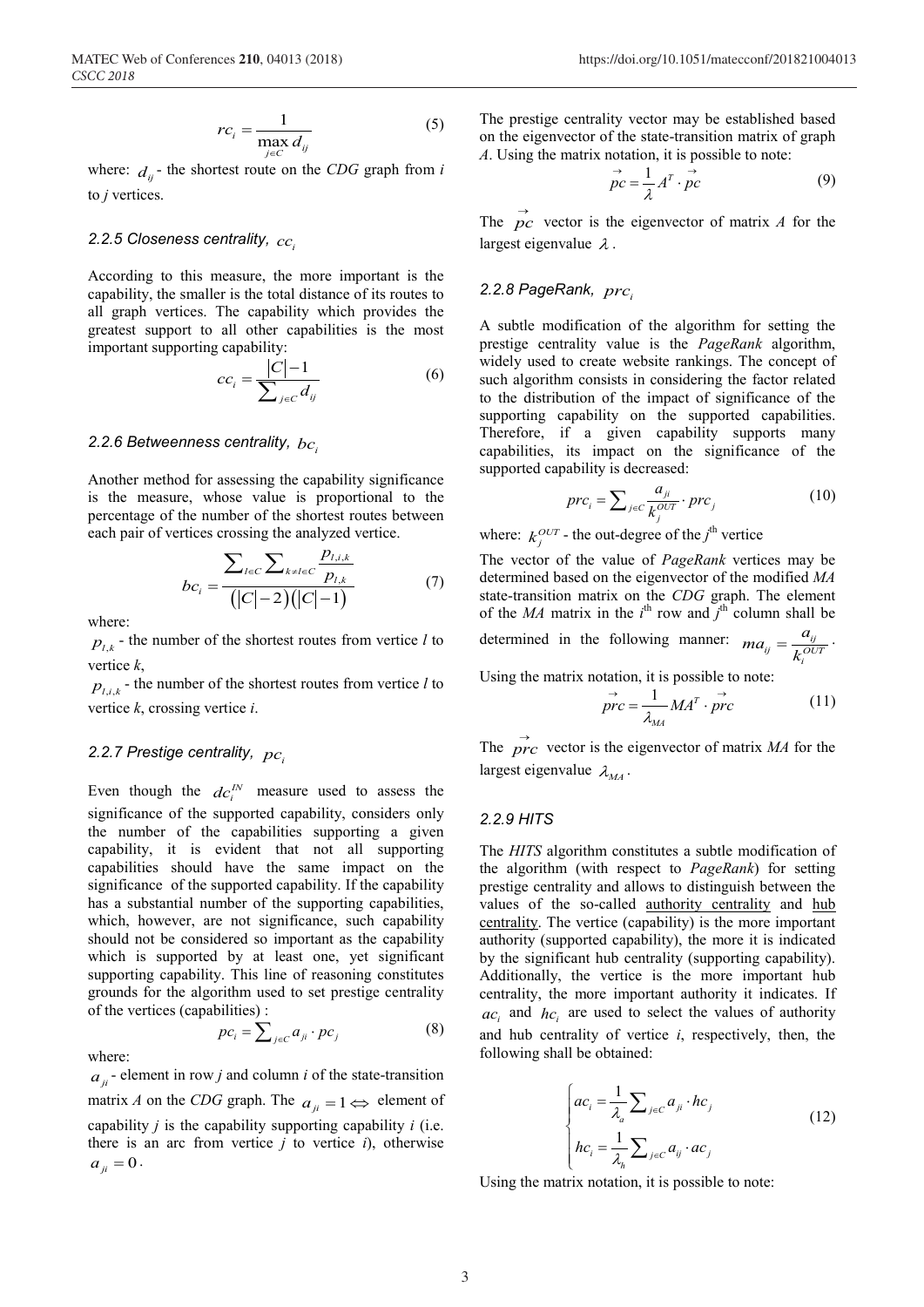The  $\overrightarrow{ac(t)}$  and  $\overrightarrow{hc(t)}$  vector is the eigenvector of the  $A^T A$  matrix for the largest  $\lambda_a$  and  $A A^T$  and  $\lambda_b$ values, respectively.

# **3 Software components for prioritizing capabilities**

#### **3.1 Editor of the Capabilities Directory**

To manage the capabilities of the Armed Forces of the Republic of Poland, an original program component – i.e. the *Editor of the Capabilities Directory*, presenting the capabilities defined with a fully editable tree describing the taxonomy of capabilities, was developed. Feasible actions (adding new secondary capabilities, editing, distinguishing and removing capabilities) are assigned to each capability at any level of the tree. The capability may have the "distinguishing" status assigned both from the level of the capability tree, using the aforesaid actions, as well as from the level of a window for adding and editing capabilities. The "distinguishing" status was introduced to facilitate the management of the *Capabilities Directory* by indicating the capabilities that need special attention, for any reason. Additionally, the "temporary" status was added to suggest the temporary condition of a given capability. The status is used when the description of a capability is not fully specified or it is difficult to classify and locate the capability on the capability tree structure.

When writing the *Capabilities Directory* into a database, it is possible to state whether the directory is "valid" or not at a given moment, i.e. whether it is effective in the current planning cycle. In the *Prioritization of Capabilities* component (described in point 3.2), the *Capabilities Directory* is used by default and checked as "valid". It is also worth mentioning that the *Editor of the Capabilities Directory* makes it possible to define many *Capabilities Directories*, which allows to carry out the works simultaneously by independent groups of military experts while developing appropriate taxonomy of capabilities and describing them for the subsequent planning cycle.

#### **3.2 Prioritization of Capabilities**

For the purpose of constructing the capability dependency graph, the original software component (Fig. 3) allowing interactive construction of the graph was developed. The capability tree describing the adopted taxonomy of capabilities in a given planning cycle (area number 1) and the working area, which is the container for the constructed graph (area number 2, see also Fig. 3), constitute key elements of the editor.



**Fig. 3.** Graphic interface of component – Prioritization of **Capabilities** 



**Fig. 4.** Preview window of capability parameters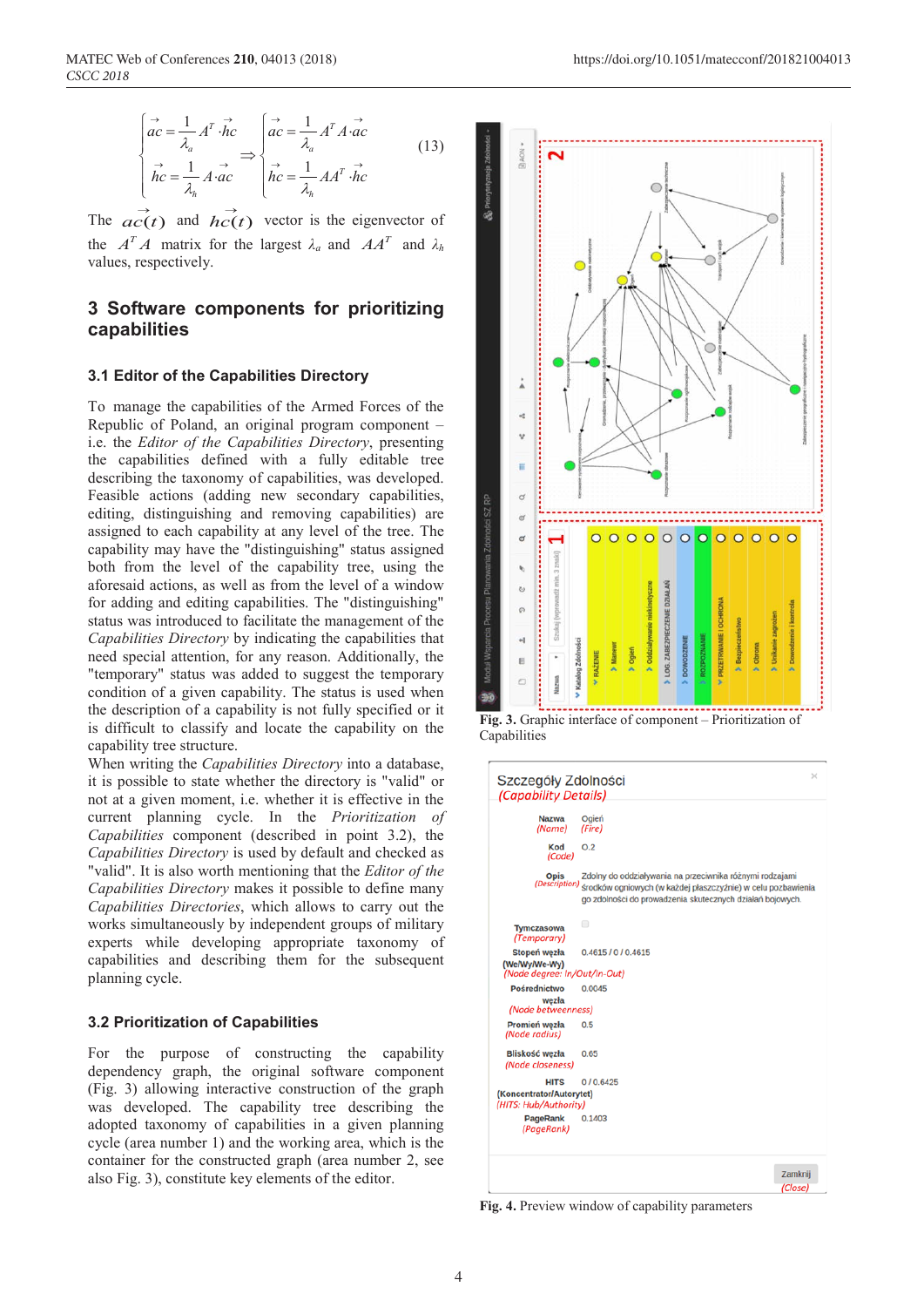| Description                                                                                                                                    | Code           | In-degree             | Out-degree                 | Degree                   | <b>Betweenness</b>    | Radius           | Closeness         | <b>HITS hub</b>      | HITS auth. <b>X</b> Sortowanie |                |
|------------------------------------------------------------------------------------------------------------------------------------------------|----------------|-----------------------|----------------------------|--------------------------|-----------------------|------------------|-------------------|----------------------|--------------------------------|----------------|
| Nazwa ÷                                                                                                                                        | Kod ÷          | węzła (We)<br>Stopien | o<br>węzła (Wy)<br>Stoplen | Stopien wezia<br>[We-Wy] | Posrednictwo<br>cizáw | Promien<br>wezla | Bliskość<br>cizaw | Koncentrator<br>HITS | Autorytet<br>HITS              | PageRank       |
| General military reconnaissance)<br>Rozpoznanie ogólnowojskowe                                                                                 | R <sub>2</sub> | 0.08                  | 0.23                       | 0.31                     | 0.01                  | 025              | 0.72              | 0.45                 | $\circ$                        | 0.06           |
| Ogień<br>(Fire)                                                                                                                                | 0.2            | 0.46                  | $\circ$                    | 0.46                     | $\circ$               | $\circ$          | $\circ$           | Ò                    | 0.64                           | 0.14           |
| Oddziaływanie niekinetyczne<br>'Non-kinetic impact)                                                                                            | $\overline{0}$ | 0.08                  | $\circ$                    | 0.08                     | $\circ$               | $\circ$          | $\circ$           | $\circ$              | 0.08                           | 0.05           |
| Transport and movement of the army)<br>Transport I ruch wojsk                                                                                  | $\overline{1}$ | 0.15                  | 0.08                       | 023                      | $\circ$               |                  | 13                | 0.19                 | 0.13                           | 0.06           |
| Command and control of logistic system<br>Dowodzenie i kierowanie systemem<br>logistycznym                                                     | 5              | 0                     | 0.23                       | 0.23                     | $\circ$               | 0.5              | 1.86              | 0.06                 | $\circ$                        | 0.03           |
| Zabezpieczenie materiałowe<br>Material support)                                                                                                | $\overline{a}$ | 0.15                  | 0.15                       | 0.31                     | 0.01                  | ÷                | 6.5               | 0.36                 | 0.07                           | 0.06           |
| Image reconnaissance<br>Rozpoznanie obrazowe                                                                                                   | R 3            | 0.08                  | 0.23                       | 0.31                     | 0.01                  | 025              | 0.72              | 0.45                 | $\circ$                        | 0.06           |
| Maneuver)<br>Manewr                                                                                                                            | $\overline{0}$ | 0.54                  | $\circ$                    | 0.54                     | $\circ$               | O                | $\circ$           | $\circ$              | 0.67                           | 0.19           |
| Kierowanie systemem rozpoznania<br>(Control of reconnaissance system)                                                                          | R.             | 0.08                  | 0.31                       | 0.38                     | 0.12                  | 0.5              | 1.08              | $\circ$              | $\circ$                        | $\overline{0}$ |
| Electronic reconnaissance.<br>Rozpoznanie elektroniczne                                                                                        | R <sub>4</sub> | 0.08                  | 0.23                       | 0.31                     | 0.03                  | 0.25             | 0.72              | 0.29                 | $\circ$                        | 0.06           |
| Reconnaissance of army types)<br>Rozpoznanie rodzajów wojsk                                                                                    | R7             | 0.08                  | 0.15                       | 023                      | 0.01                  | ÷                | 6.5               | 0.36                 | ö                              | 0.06           |
| Geographic, navigation and hydrographic support)<br>Zabezpieczenie geograficzne i<br>nawigacyjno-hydrograficzne                                | 8              | $\circ$               | 0.15                       | 0.15                     | $\circ$               | 0.5              | 3.25              | 0.21                 | $\circ$                        | 0.03           |
| Collection, processing and distribution of reconnaissance information)<br>Gromadzenie, przetwarzanie i dystrybucja<br>Informacji rozpoznawczej | R <sub>8</sub> | 0.23                  | 0.08                       | 0.31                     | $\overline{0}$        | 0.33             | 0.72              | $\circ$              | 0.33                           | 0.08           |
| Zabezpieczenie techniczne<br>(Technical support)                                                                                               | $\frac{3}{2}$  | 0.08                  | 0.23                       | 0.31                     | 0.01                  |                  | 4.33              | $\frac{4}{2}$        | 0.02                           | 0.04           |

**Fig. 5.** Interactive table with the calculation results of the values of the centrality measures of capabilities

The structure of the capability dependency graph is quick to use and intuitive, as it operates on the basis of the drag and drop technique. It is required to choose one of the available capabilities and drag and drop it over the working area. It is possible to preview the parameters on each capability (Fig. 4), connect it with the other capability (buiding structure of capabilities interdependencies) or remove a choosen capability.

Once the design of the capability dependency graph is ready, it is possible to configure and initiate a number of algorithms for rating the vertices of the constructed graph. The algorithms are described in point 2.2. The calculation results are presented in the form of an interactive table (Fig. 5).

Furthermore, the values of particular centrality measures of capabilities may be exported to CSV file and saved for further analysis. Two methods for reapplying the design of the capability dependence graph are available in the Prioritization of Capabilities component. The methods are the following: entry in the database or export to the file, which may be later imported for the purpose of further analysis.

# **4 Example of experiments**

To verify the developed method of prioritization of capabilities of the Armed Forces, a number of experiments were carried out. The capability dependency graphs developed in collaboration with the military experts, including employees of the War Studies University in Warsaw, constituted grounds for such experiments. Fig. 6 shows a model capability dependency graph for a specific Threat Reaction Scenario used in case of a High Intensity Conflict.



**Fig. 6.** Capability dependency graph for the High Intensity Conflict

The significance assessment of capabilities allows to obtain the following lists of the five most important capabilities (in descending order of importance), depending on the selected several centrality measures:

- in-degree of the vertice: *Maneuver*, *Fire*, *Collection processing and distribution of reconnaissance information*, *Transport and movement of the troops*, *Material support*;
- betweenness: *Control of reconnaissance system*, *Collection processing and distribution of reconnaissance information*, *General military reconnaissance*, *Electronic reconnaissance*, *Image reconnaissance*;